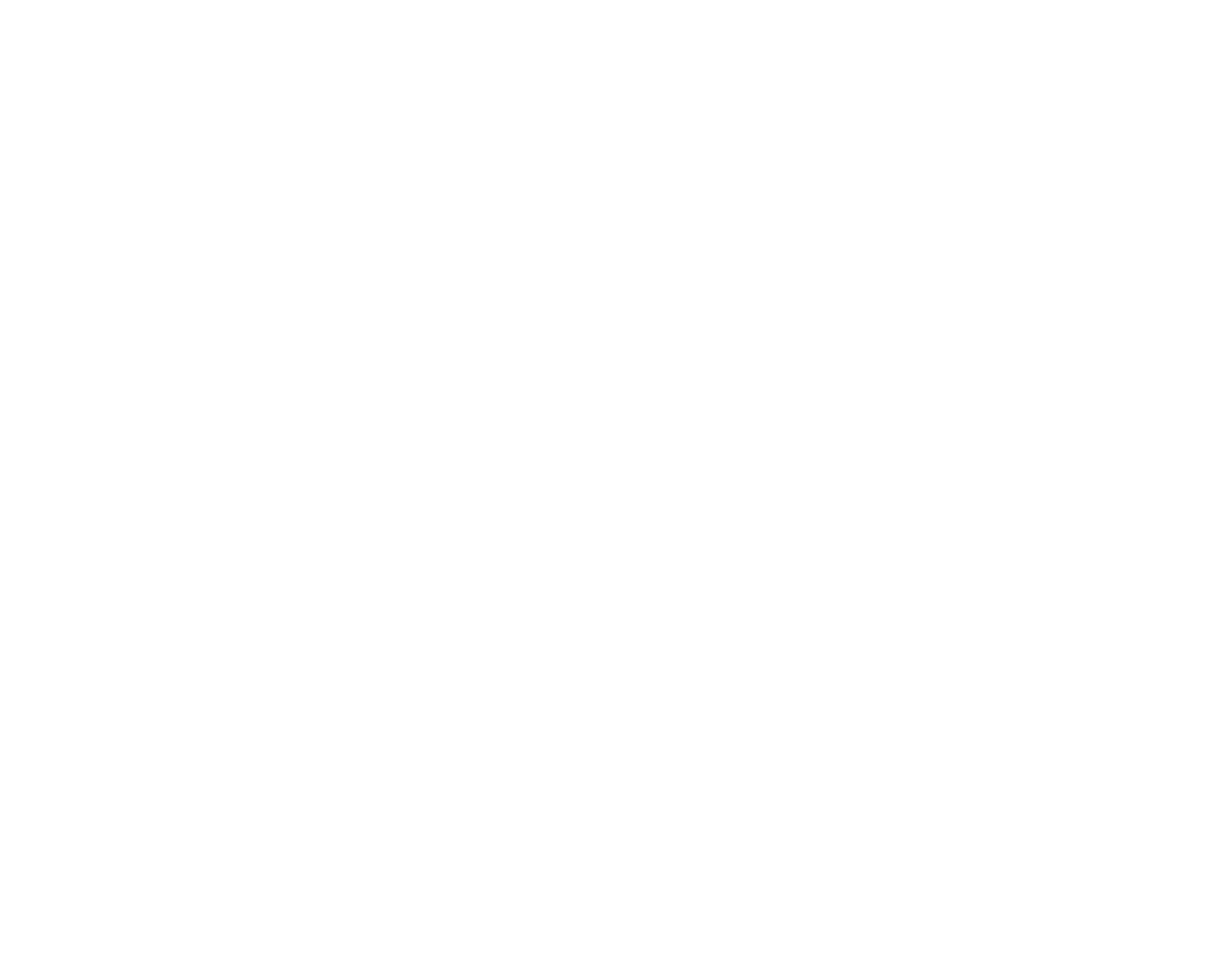

"I like swimming in the water", said the snake.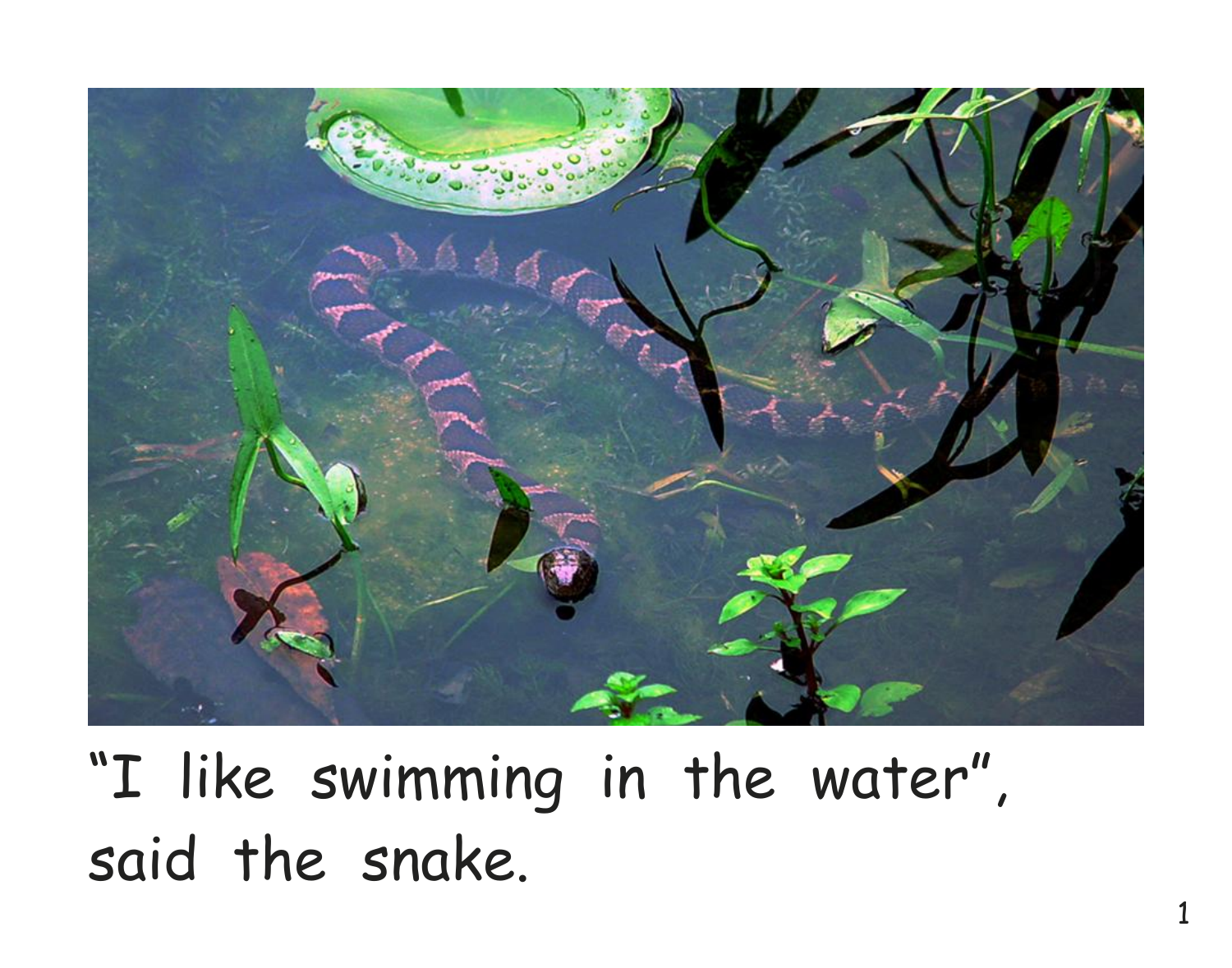

"I like playing in the dirt," said the pig.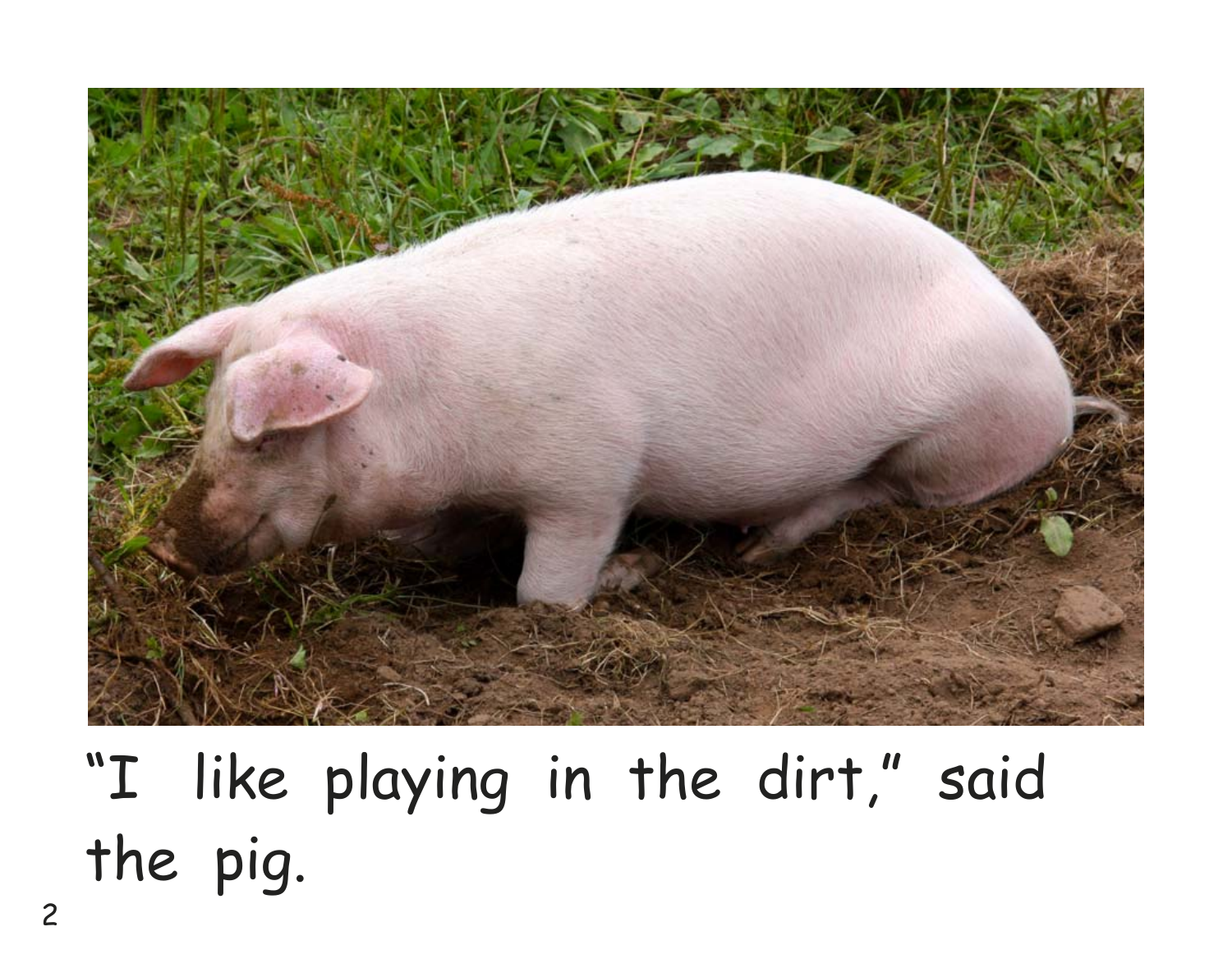

"I like climbing up in a tree," said the squirrel.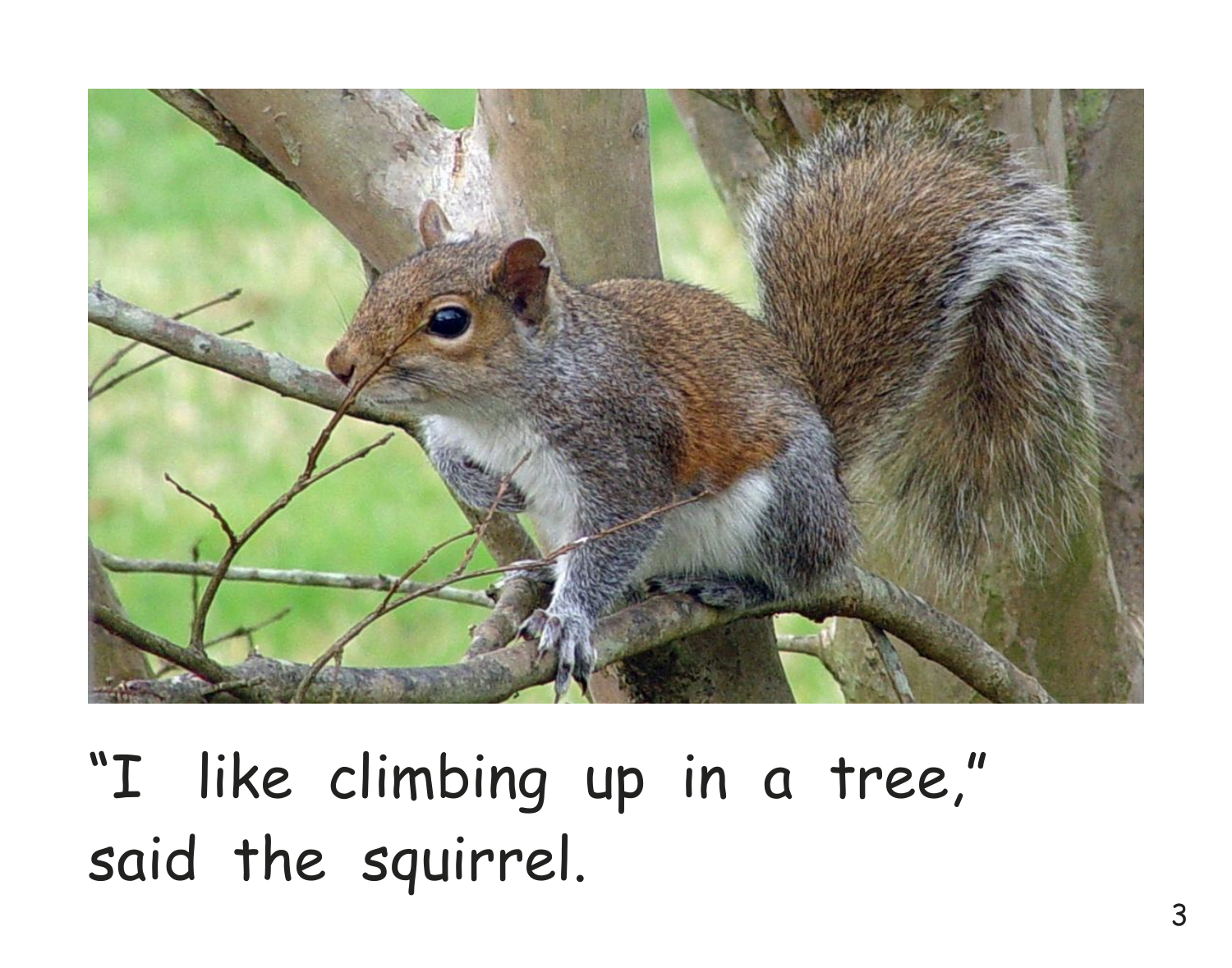

"I am looking for food," said the eagle.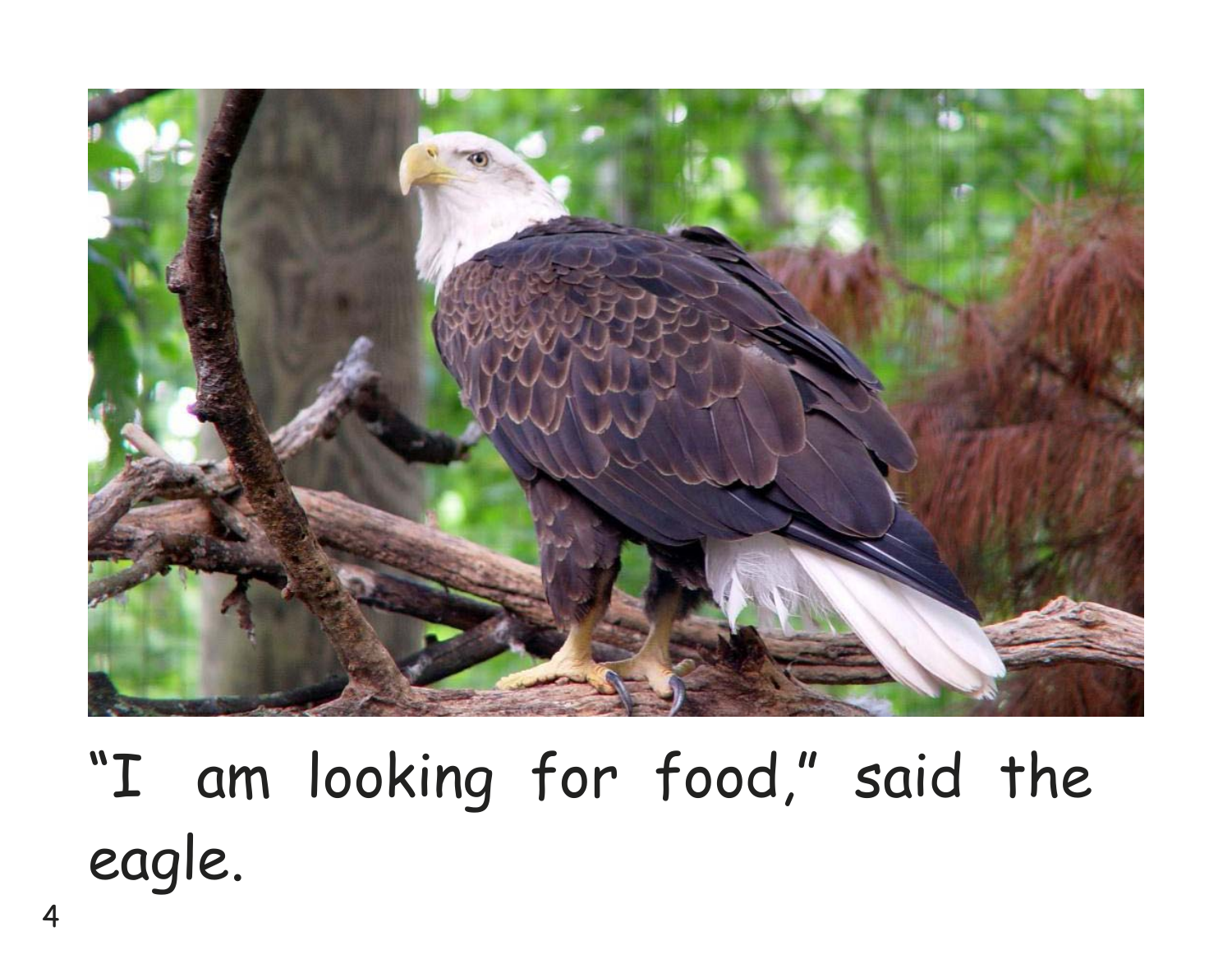

"I am swimming in the water," said the hippo.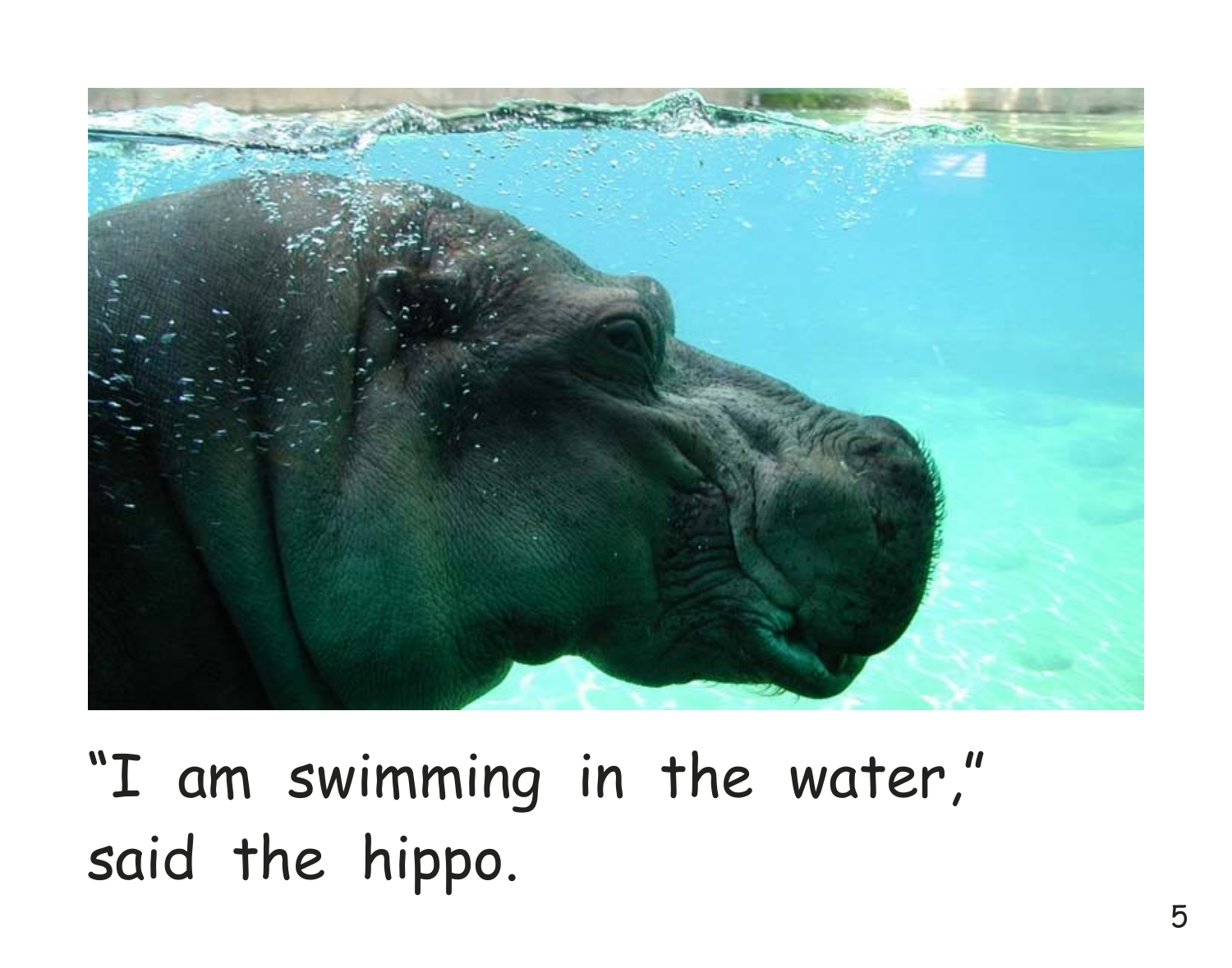

"I am sitting in the sun," said the turtle.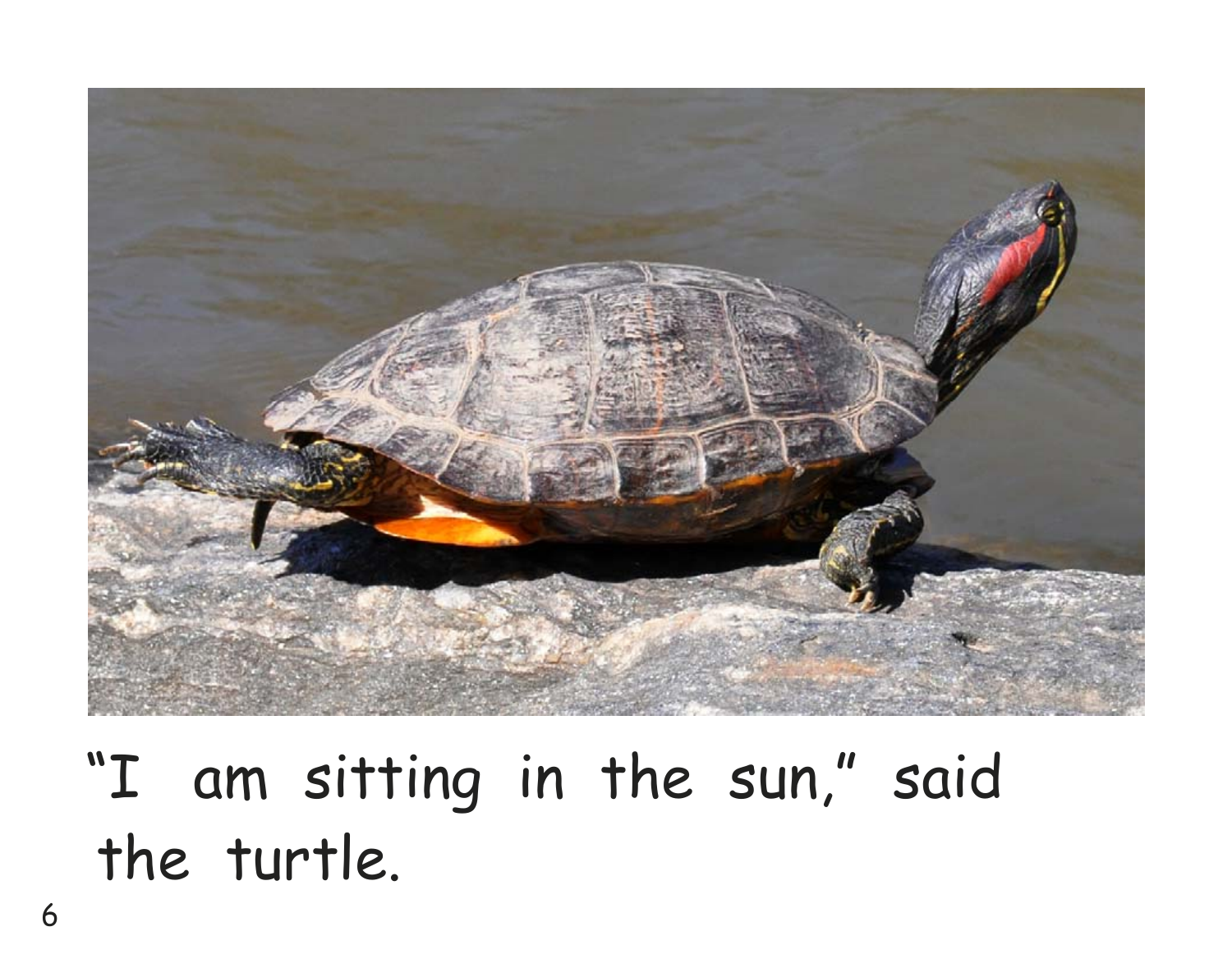

"I am eating leaves," said the panda.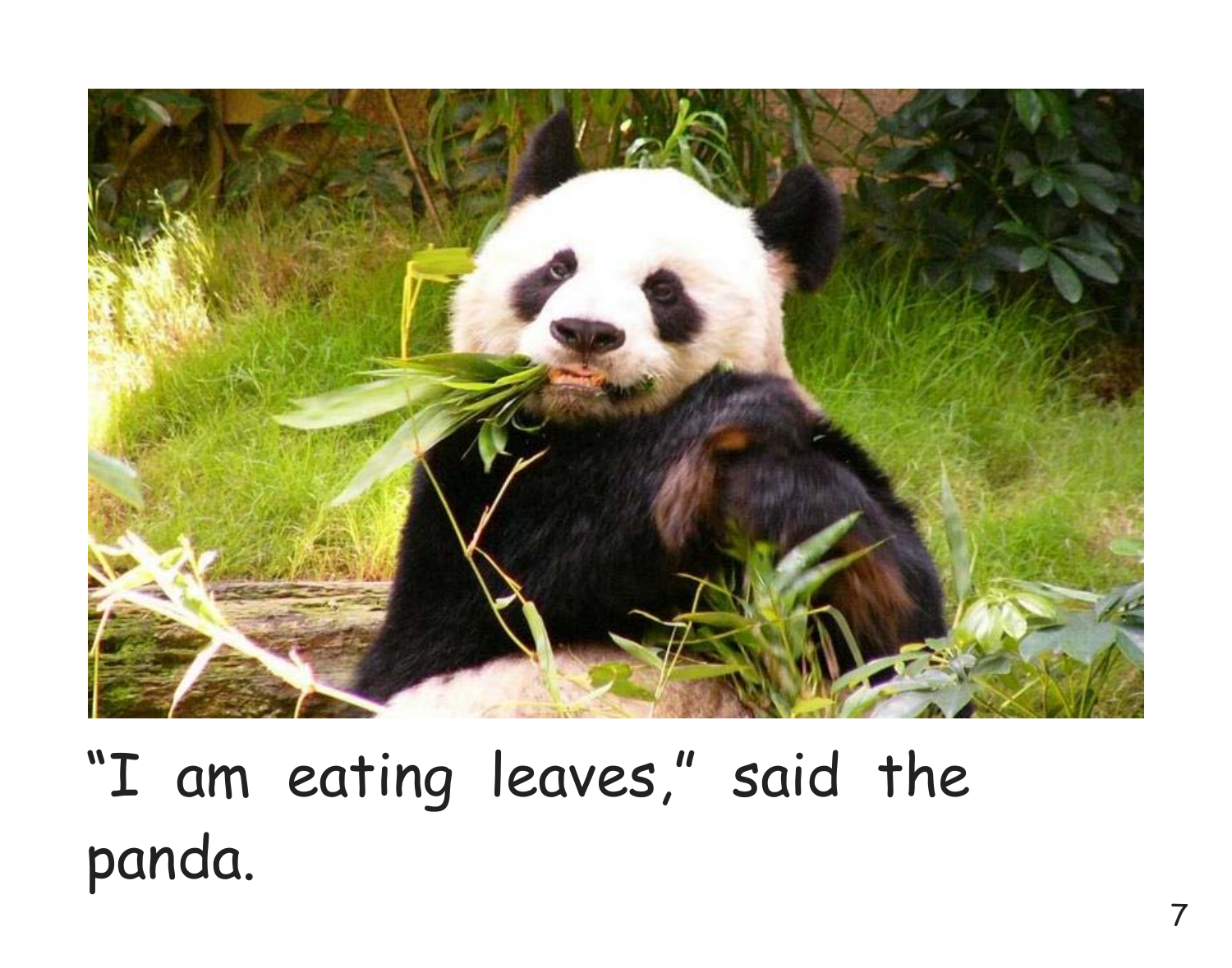

"I am looking at you!" said the tiger.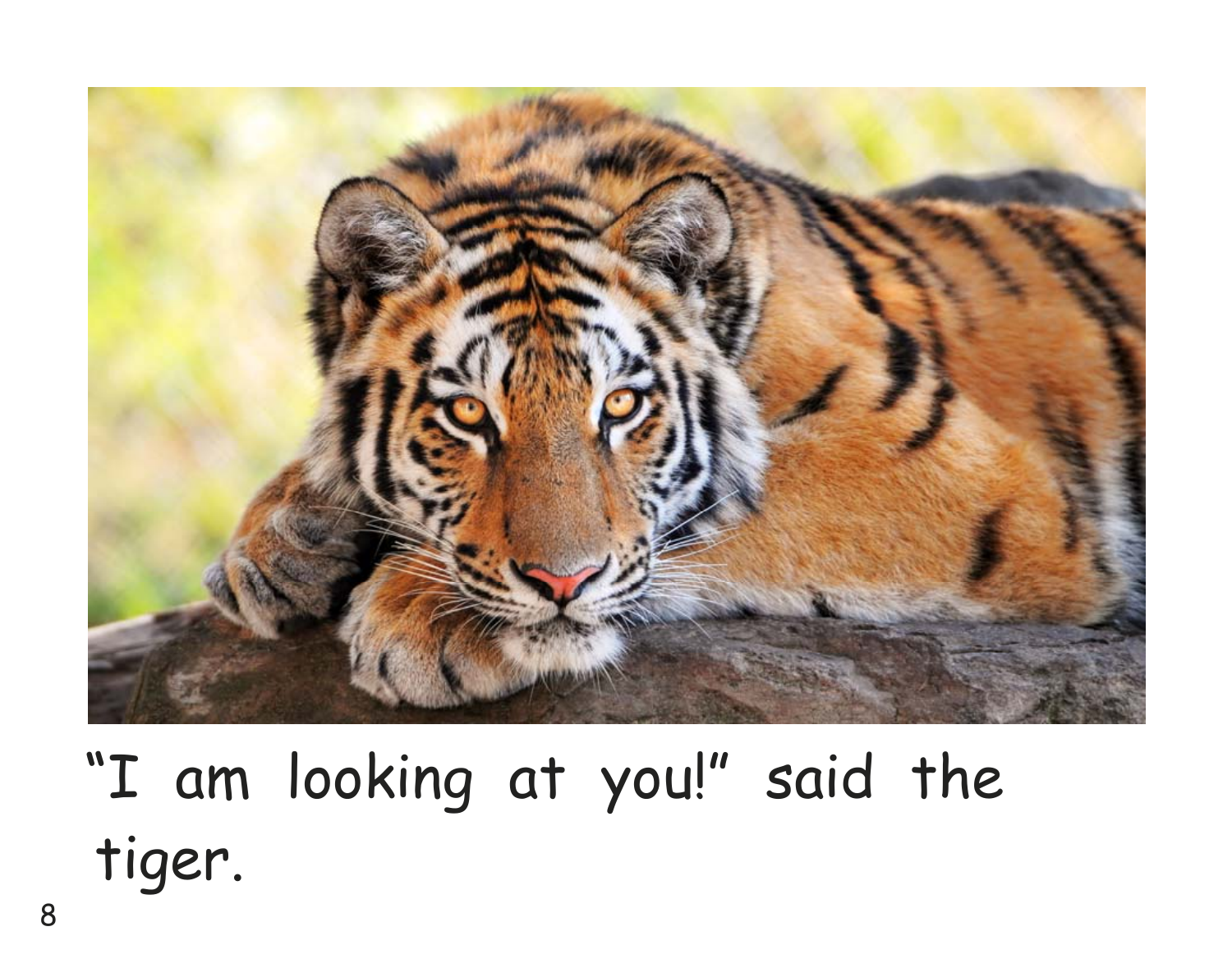The Mustard Seed Books project uses an open-source, Wikipedia-type strategy, leveraging public expertise to create and refine a set of high-quality books that support early reading development. All of the books and pictures are covered by the Creative Commons License (http://creativecommons.org/licenses/by-nc-sa/3.0/ ) and are free to print, distribute, and modify for personal or educational use. The books are available at www.mustardseedbooks.org. New titles appear on a regular basis.

There is a blog post on the website so that we can receive and discuss feedback on the books. These books have been revised a number of times, but we'd love to keep improving them. Any feedback is welcome. We also welcome photos or ideas for new books.

Photos for these books come primarily from Flickr (www.flickr.com) and the Morgue File (www.morguefile.com). Both sites are great resources for high-quality publicly accessible photos and for aspiring photographers looking to share their work. All photographs are covered by the Creative Commons License (http://creativecommons.org/licenses/by-nc-sa/3.0/ ).

#### **Photo credits:**

All pictures from the Morgue File, except for cover and page 2 by James F Clay and page 8 by "Tambako the Jaguar" from Flickr.